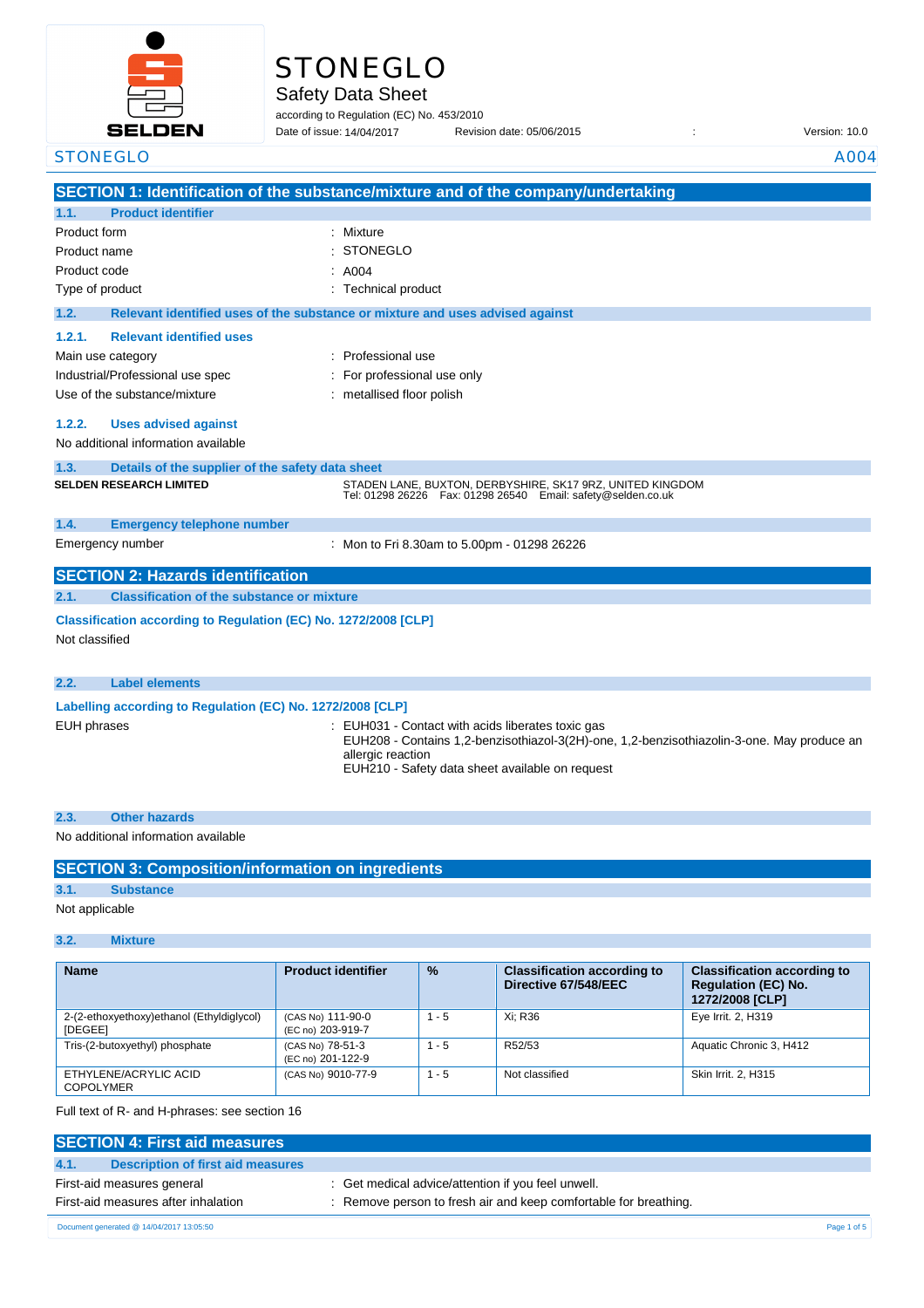| <b>STONEGLO</b>                                                                                                                                                                                                                         | A004 |
|-----------------------------------------------------------------------------------------------------------------------------------------------------------------------------------------------------------------------------------------|------|
| Safety Data Sheet                                                                                                                                                                                                                       |      |
| according to Regulation (EC) No. 453/2010                                                                                                                                                                                               |      |
| First-aid measures after skin contact<br>: Wash with plenty of soap and water.                                                                                                                                                          |      |
| : IF IN EYES: Rinse cautiously with water for several minutes. Remove contact lenses, if present<br>First-aid measures after eye contact<br>and easy to do. Continue rinsing. If eye irritation persists: Get medical advice/attention. |      |
| : Give nothing or a little water to drink. Get medical advice/attention if you feel unwell.<br>First-aid measures after ingestion                                                                                                       |      |
| 4.2.<br>Most important symptoms and effects, both acute and delayed                                                                                                                                                                     |      |
| Symptoms/injuries after inhalation<br>: May cause respiratory irritation.                                                                                                                                                               |      |
| Symptoms/injuries after skin contact<br>Repeated exposure may cause skin dryness or cracking.                                                                                                                                           |      |
| Symptoms/injuries after eye contact<br>: Causes eye irritation.                                                                                                                                                                         |      |
| Symptoms/injuries after ingestion<br>: May cause a light irritation of the linings of the mouth, throat, and gastrointestinal tract.                                                                                                    |      |
| 4.3.<br>Indication of any immediate medical attention and special treatment needed                                                                                                                                                      |      |
| Treat symptomatically.                                                                                                                                                                                                                  |      |
| <b>SECTION 5: Firefighting measures</b>                                                                                                                                                                                                 |      |
| 5.1.<br><b>Extinguishing media</b>                                                                                                                                                                                                      |      |
| Suitable extinguishing media<br>: Carbon dioxide. Dry powder. Foam.                                                                                                                                                                     |      |
|                                                                                                                                                                                                                                         |      |
| 5.2.<br>Special hazards arising from the substance or mixture                                                                                                                                                                           |      |
| No additional information available                                                                                                                                                                                                     |      |
| 5.3.<br><b>Advice for firefighters</b>                                                                                                                                                                                                  |      |
| No additional information available                                                                                                                                                                                                     |      |
| <b>SECTION 6: Accidental release measures</b>                                                                                                                                                                                           |      |
| Personal precautions, protective equipment and emergency procedures<br>6.1.                                                                                                                                                             |      |
| 6.1.1.<br>For non-emergency personnel                                                                                                                                                                                                   |      |
| Emergency procedures<br>: Evacuate unnecessary personnel.                                                                                                                                                                               |      |
|                                                                                                                                                                                                                                         |      |
| 6.1.2.<br>For emergency responders                                                                                                                                                                                                      |      |
| Protective equipment<br>: Use personal protective equipment as required.                                                                                                                                                                |      |
| 6.2.<br><b>Environmental precautions</b>                                                                                                                                                                                                |      |
| Avoid release to the environment.                                                                                                                                                                                                       |      |
| 6.3.<br>Methods and material for containment and cleaning up                                                                                                                                                                            |      |
| For containment<br>: Collect spillage.                                                                                                                                                                                                  |      |
| Methods for cleaning up<br>: Soak up spills with inert solids, such as clay or diatomaceous earth as soon as possible.                                                                                                                  |      |
| <b>Reference to other sections</b><br>6.4.                                                                                                                                                                                              |      |
| For further information refer to section 8: "Exposure controls/personal protection". For further information refer to section 13.                                                                                                       |      |
| <b>SECTION 7: Handling and storage</b>                                                                                                                                                                                                  |      |
| <b>Precautions for safe handling</b><br>7.1.                                                                                                                                                                                            |      |
| Precautions for safe handling<br>: Avoid contact with eyes.                                                                                                                                                                             |      |
| : Do not eat, drink or smoke when using this product.<br>Hygiene measures                                                                                                                                                               |      |
| 7.2.<br>Conditions for safe storage, including any incompatibilities                                                                                                                                                                    |      |
| : Does not require any specific or particular technical measures.<br>Technical measures                                                                                                                                                 |      |
| Storage conditions<br>: Keep container closed when not in use.                                                                                                                                                                          |      |
| Oxidizing agent. Strong acids. Strong bases.<br>Incompatible products                                                                                                                                                                   |      |
| Special rules on packaging<br>: Keep only in original container.                                                                                                                                                                        |      |
| 7.3.<br><b>Specific end use(s)</b>                                                                                                                                                                                                      |      |
| No additional information available                                                                                                                                                                                                     |      |
|                                                                                                                                                                                                                                         |      |
| <b>SECTION 8: Exposure controls/personal protection</b>                                                                                                                                                                                 |      |
| <b>Control parameters</b><br>8.1.                                                                                                                                                                                                       |      |

No additional information available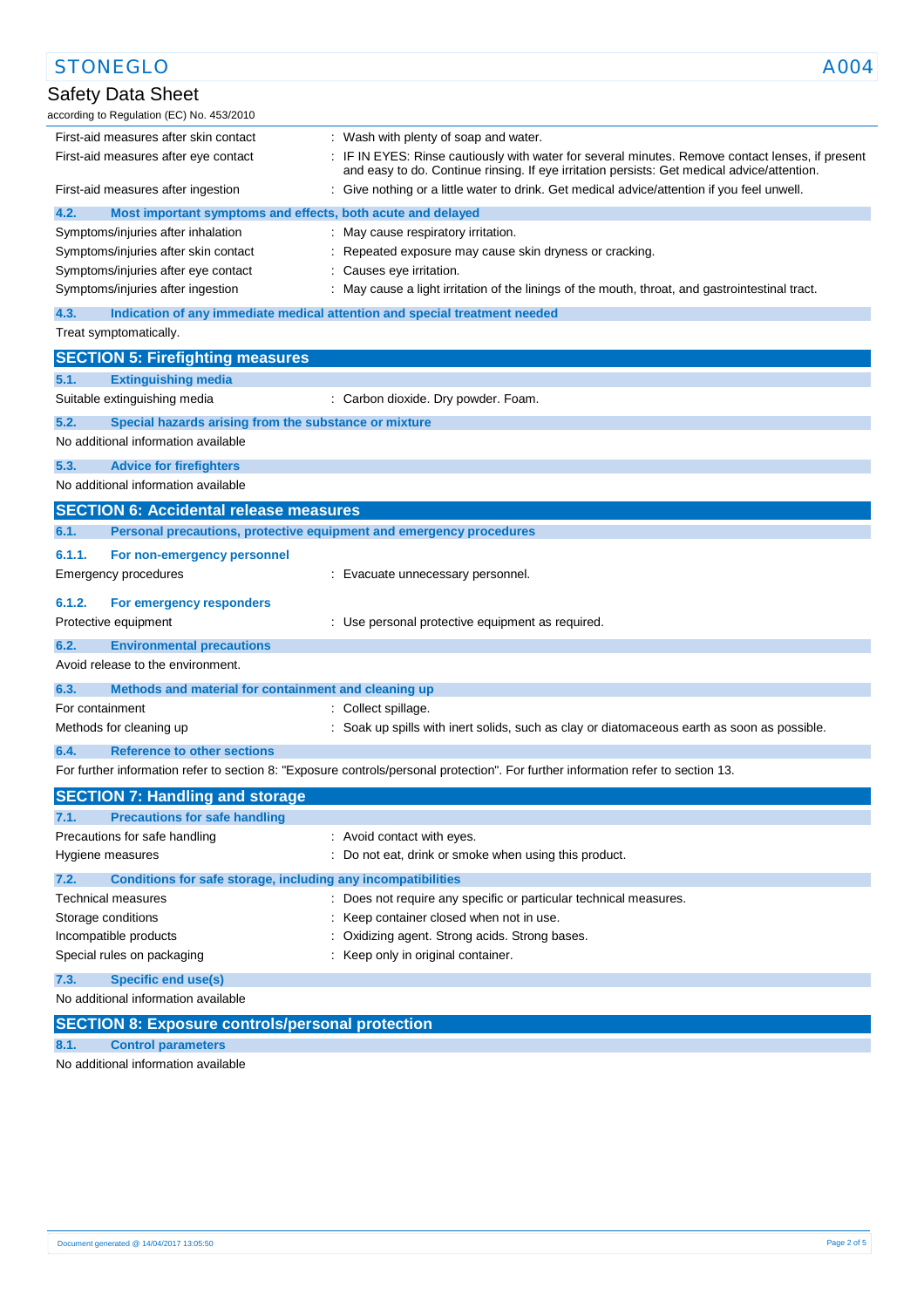# STONEGLO A004

## Safety Data Sheet

according to Regulation (EC) No. 453/2010

| 8.2.<br><b>Exposure controls</b>  |                                                        |
|-----------------------------------|--------------------------------------------------------|
| Materials for protective clothing | : Not required for normal conditions of use            |
| Hand protection                   | : In case of repeated or prolonged contact wear gloves |
| Eye protection                    | : Not required for normal conditions of use            |
| Skin and body protection          | : Not required for normal conditions of use            |
| Respiratory protection            | Not required for normal conditions of use              |

### **SECTION 9: Physical and chemical properties**

| 9.1.<br>Information on basic physical and chemical properties |   |                   |
|---------------------------------------------------------------|---|-------------------|
| Physical state                                                | ÷ | Liquid            |
| Appearance                                                    |   | Colorless liquid. |
| Colour                                                        |   | white.            |
| Odour                                                         |   | characteristic.   |
| Odour threshold                                               |   | No data available |
| рH                                                            |   | 8                 |
| Relative evaporation rate (butylacetate=1)                    |   | No data available |
| Melting point                                                 |   | No data available |
| Freezing point                                                |   | No data available |
| Boiling point                                                 |   | No data available |
| Flash point                                                   |   | No data available |
| Auto-ignition temperature                                     |   | No data available |
| Decomposition temperature                                     |   | No data available |
| Flammability (solid, gas)                                     |   | No data available |
| Vapour pressure                                               |   | No data available |
| Relative vapour density at 20 °C                              |   | No data available |
| Relative density                                              |   | 1,02              |
| Solubility                                                    |   | No data available |
| Log Pow                                                       |   | No data available |
| Viscosity, kinematic                                          |   | No data available |
| Viscosity, dynamic                                            |   | No data available |
| <b>Explosive properties</b>                                   |   | No data available |
| Oxidising properties                                          |   | No data available |
| <b>Explosive limits</b>                                       |   | No data available |

#### **9.2. Other information**

No additional information available

|       | <b>SECTION 10: Stability and reactivity</b>  |
|-------|----------------------------------------------|
| 10.1. | <b>Reactivity</b>                            |
|       | No additional information available          |
| 10.2. | <b>Chemical stability</b>                    |
|       | Stable under normal conditions.              |
| 10.3. | <b>Possibility of hazardous reactions</b>    |
|       | No additional information available          |
| 10.4. | <b>Conditions to avoid</b>                   |
|       | No additional information available          |
| 10.5. | <b>Incompatible materials</b>                |
|       | No additional information available          |
| 10.6. | <b>Hazardous decomposition products</b>      |
|       | No additional information available          |
|       | <b>SECTION 11: Toxicological information</b> |

### **11.1. Information on toxicological effects**

| Acute toxicity | : Not classified |
|----------------|------------------|
|                |                  |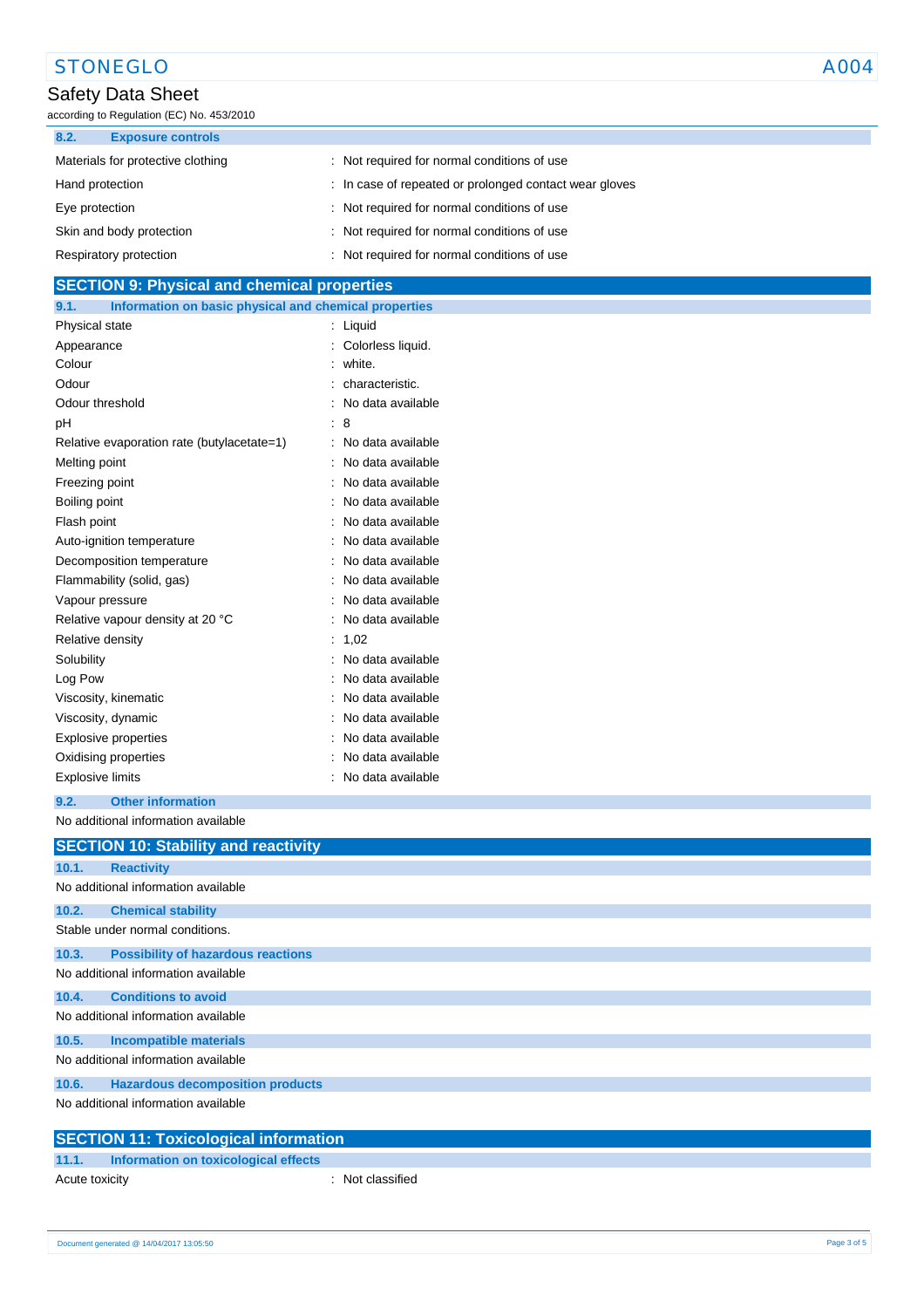# STONEGLO A004

### Safety Data Sheet

according to Regulation (EC) No. 453/2010

| Skin corrosion/irritation                             | : Not classified            |
|-------------------------------------------------------|-----------------------------|
|                                                       | pH: 8                       |
| Serious eye damage/irritation                         | : Not classified            |
|                                                       | pH: 8                       |
| Respiratory or skin sensitisation                     | : Not classified            |
| Germ cell mutagenicity                                | : Not classified            |
| Carcinogenicity                                       | : Not classified            |
| Reproductive toxicity                                 | $\therefore$ Not classified |
| Specific target organ toxicity (single exposure)      | : Not classified            |
| Specific target organ toxicity (repeated<br>exposure) | : Not classified            |
| Aspiration hazard                                     | Not classified              |

| <b>SECTION 12: Ecological information</b>                  |                                    |  |
|------------------------------------------------------------|------------------------------------|--|
| 12.1.<br><b>Toxicity</b>                                   |                                    |  |
| Tris-(2-butoxyethyl) phosphate (78-51-3)                   |                                    |  |
| LC50 fishes 1                                              | 24 mg/l                            |  |
| EC50 other aquatic organisms 1                             | 75 mg/l                            |  |
| EC50 other aquatic organisms 2                             | IC50 algea (72 h) mg/l             |  |
| 12.2.<br><b>Persistence and degradability</b>              |                                    |  |
| No additional information available                        |                                    |  |
|                                                            |                                    |  |
| 12.3.<br><b>Bioaccumulative potential</b>                  |                                    |  |
| Tris-(2-butoxyethyl) phosphate (78-51-3)                   |                                    |  |
| Log Pow                                                    | 3,75                               |  |
| <b>Mobility in soil</b><br>12.4.                           |                                    |  |
| No additional information available                        |                                    |  |
| 12.5.<br><b>Results of PBT and vPvB assessment</b>         |                                    |  |
| No additional information available                        |                                    |  |
| 12.6.<br><b>Other adverse effects</b>                      |                                    |  |
| No additional information available                        |                                    |  |
| <b>SECTION 13: Disposal considerations</b>                 |                                    |  |
| 13.1.<br><b>Waste treatment methods</b>                    |                                    |  |
| No additional information available                        |                                    |  |
| <b>SECTION 14: Transport information</b>                   |                                    |  |
| In accordance with ADR / RID / IMDG / IATA / ADN           |                                    |  |
|                                                            |                                    |  |
| <b>UN number</b><br>14.1.                                  |                                    |  |
| Not regulated for transport                                |                                    |  |
| 14.2.<br><b>UN proper shipping name</b>                    |                                    |  |
| Proper Shipping Name (ADR)                                 | Not applicable<br>÷                |  |
| Proper Shipping Name (IMDG)<br>Proper Shipping Name (IATA) | Not applicable<br>: Not applicable |  |
|                                                            |                                    |  |
| 14.3.<br><b>Transport hazard class(es)</b>                 |                                    |  |
| <b>ADR</b>                                                 |                                    |  |
| Transport hazard class(es) (ADR)                           | : Not applicable                   |  |
| <b>IMDG</b>                                                |                                    |  |
| Transport hazard class(es) (IMDG)                          | : Not applicable                   |  |
|                                                            |                                    |  |
| <b>IATA</b>                                                |                                    |  |
| Transport hazard class(es) (IATA)                          | : Not applicable                   |  |
|                                                            |                                    |  |
| 14.4.<br><b>Packing group</b>                              |                                    |  |
| Packing group (ADR)                                        | : Not applicable                   |  |